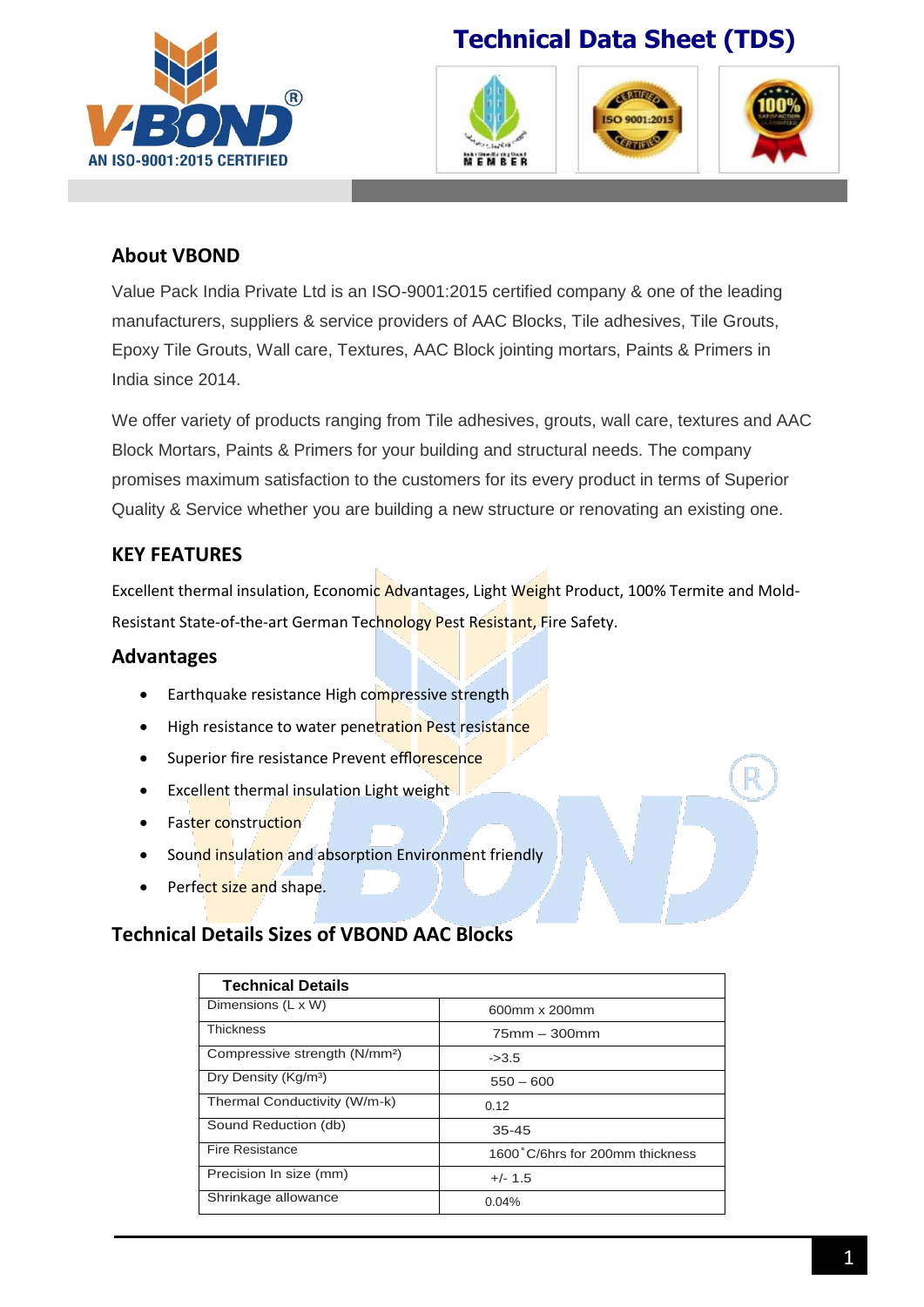

## **Technical Data Sheet (TDS)**







| 600mm(L) X 200mm(W)   | kg |
|-----------------------|----|
| 50 mm (2")            | 4  |
| 75 mm (3")            | 6  |
| 100 mm $(4")$         | 8  |
| 150 mm (6")           | 12 |
| $200 \text{ mm} (8")$ | 16 |
| $230 \text{ mm} (9")$ | 20 |
| 250 mm (10")          | 22 |
| $300 \text{ mm} (12)$ | 24 |

## **Comparison between VBOND AAC Block and Clay Brick**

| <b>PARAMETER</b>                                              | <b>BUILD ECO AAC BLOCK</b>                    | <b>CLAYBRICK</b>             |  |
|---------------------------------------------------------------|-----------------------------------------------|------------------------------|--|
| Size (mm)                                                     | 600 x 200 x 100-300                           | 230 x 115 x 75               |  |
| Variation in Dimensions                                       | $+/-1.5$ mm                                   | $5-15$ mm                    |  |
| Compressive Strength (N/mm <sup>2</sup> )                     | $3.5 - 5$ N/mm <sup>2</sup>                   | 2.5 to 3.5 $N/mm^2$          |  |
| Dry Density (Kg/m <sup>3</sup> )                              | $550 - 650$                                   | 1950                         |  |
| Fire Resistance                                               | 2 to 6 hour (Depending on thickness)          | 2 Hours                      |  |
| Sound Reduction Index (db)                                    | 45db for 200mm thick wall                     | 50db for 230mm<br>thick wall |  |
| Thermal Conductivity W/m-k                                    | 0.16                                          | 0.81                         |  |
| Maintenance                                                   | Less                                          | Comparatively<br>higher      |  |
| Energy saving                                                 | ~25% reduction in air conditioner load        | No savings                   |  |
| Construction speed                                            | Very high due to bigger size, light<br>weight | Comparatively lower          |  |
| Quality                                                       | Uniform and Consistent                        | Normally varies              |  |
| <b>Quantity of Cement Required</b><br>Per cubic meter of wall | 0.5 bag of Cement                             | 1.4 bags of Cement           |  |

## **Calculation sheet**

| Length<br>(mm) | Height<br>(mm) | Width<br>(mm) | No of pics<br>(per m3) | Work in Sq ft.**<br>(Per m3) |
|----------------|----------------|---------------|------------------------|------------------------------|
| 600            | 200            | 100           | 83.33                  | 116.33                       |
| 600            | 200            | 125           | 66.67                  | 93.07                        |
| 600            | 200            | 150           | 55.56                  | 77.56                        |
| 600            | 200            | 200           | 41.67                  | 58.17                        |
| 600            | 200            | 230           | 36.23                  | 50.58                        |

\*\* Assumption: 12 mm Mortar Thickness